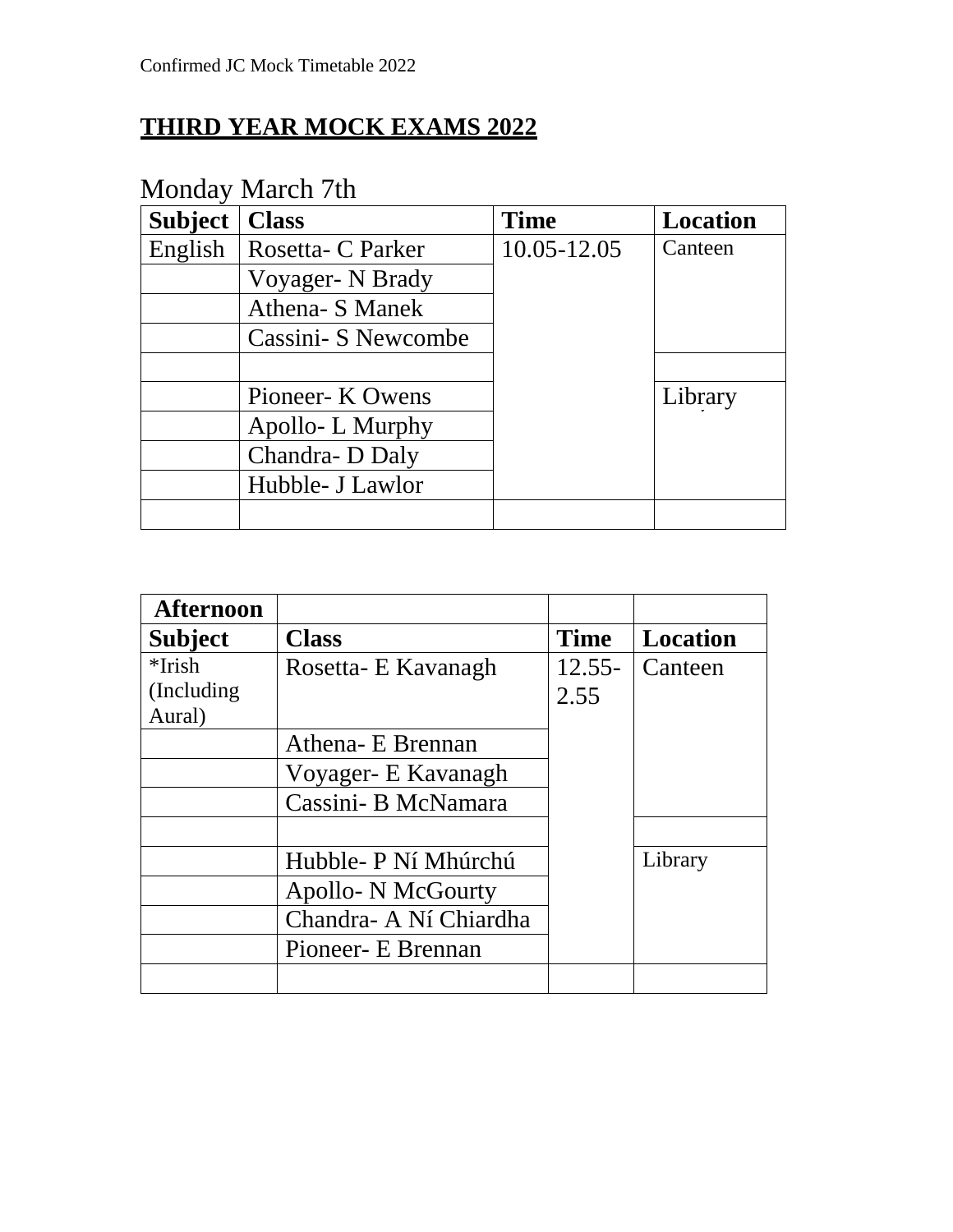# Tuesday March 8th

| <b>Subject</b> | <b>Class</b>     | <b>Time</b> | <b>Location</b> |
|----------------|------------------|-------------|-----------------|
| <b>Maths</b>   | <b>J</b> Matthew | 10.05-12.05 | Canteen         |
|                | K Rooney         |             |                 |
|                | P Stafford       |             |                 |
|                | R Kennedy        |             |                 |
|                |                  |             |                 |
|                | L Sheridan       |             | Library         |
|                | T Doddy          |             |                 |
|                | A Lalor          |             |                 |
|                | J Blackwell      |             |                 |
|                |                  |             |                 |

| <b>Afternoon</b> |                        |             |                 |
|------------------|------------------------|-------------|-----------------|
| <b>Subject</b>   | <b>Class</b>           | <b>Time</b> | <b>Location</b> |
| <b>History</b>   | Rosetta-R Deegan       | $12.55 -$   | Canteen         |
|                  | Voyager-R Deegan       | 2.55        |                 |
|                  | Cassini-D Scott        |             |                 |
|                  | Athena- J Smith        |             |                 |
|                  |                        |             |                 |
|                  | Apollo- F NíDhomhnaill |             | Library         |
|                  | Pioneer- L McMahon     |             |                 |
|                  | Hubble- P Synnott      |             |                 |
|                  | Chandra- J Gleeson     |             |                 |
|                  |                        |             |                 |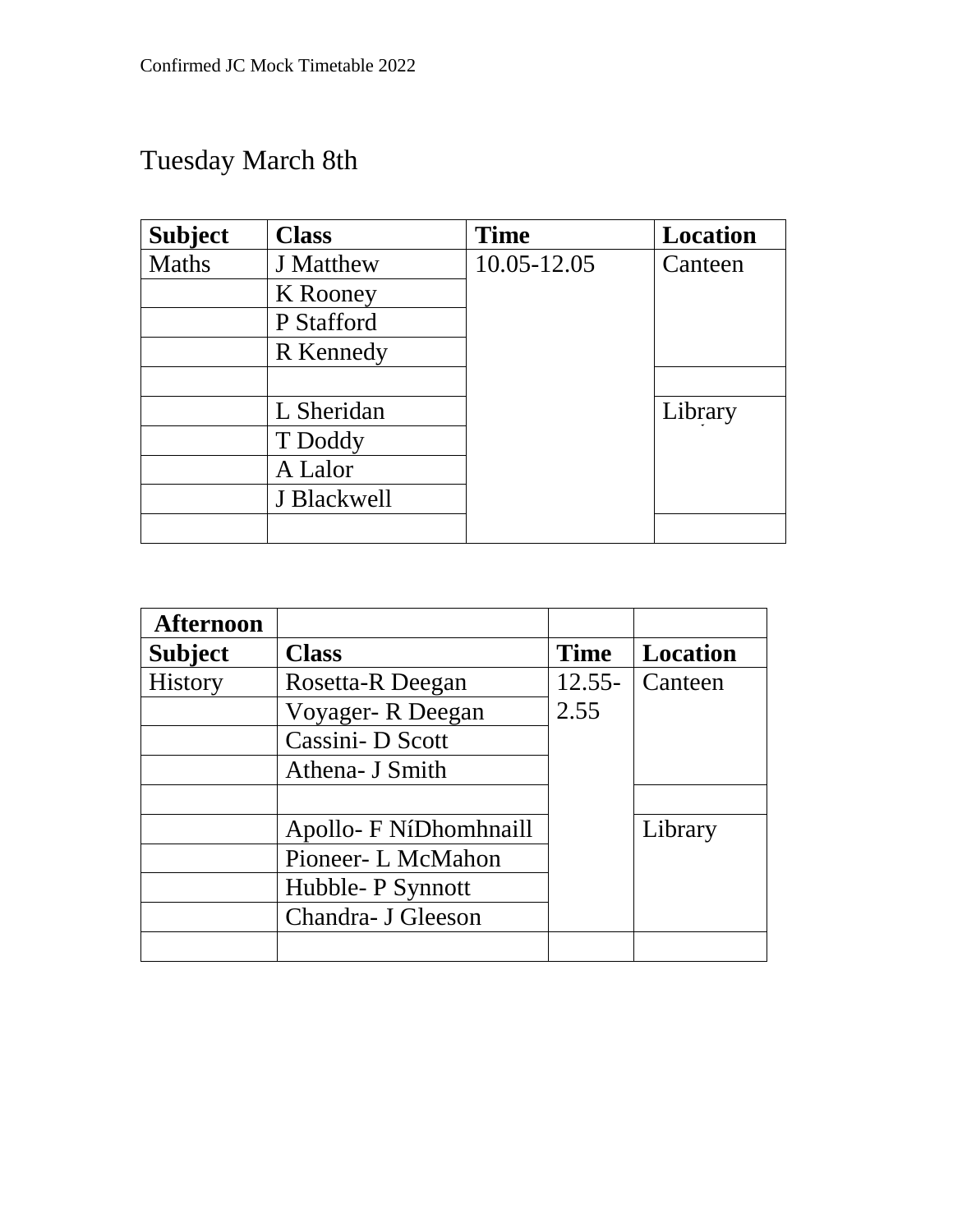#### Wednesday March 9<sup>th</sup>

| <b>Subject</b> | <b>Class</b>       | <b>Time</b>     | <b>Location</b> |
|----------------|--------------------|-----------------|-----------------|
| Geography      | Rosetta-TO'Hora    | $10.05 - 12.05$ | Canteen         |
|                | Cassini- TO'Hora   |                 |                 |
|                | Voyager- D Foley   |                 |                 |
|                | Athena- J Keogh    |                 |                 |
|                |                    |                 |                 |
|                | Pioneer- J Keogh   |                 | Library         |
|                | Apollo- I Kinlon   |                 |                 |
|                | Chandra- G Flynn   |                 |                 |
|                | Hubble- M McIntosh |                 |                 |
|                |                    |                 |                 |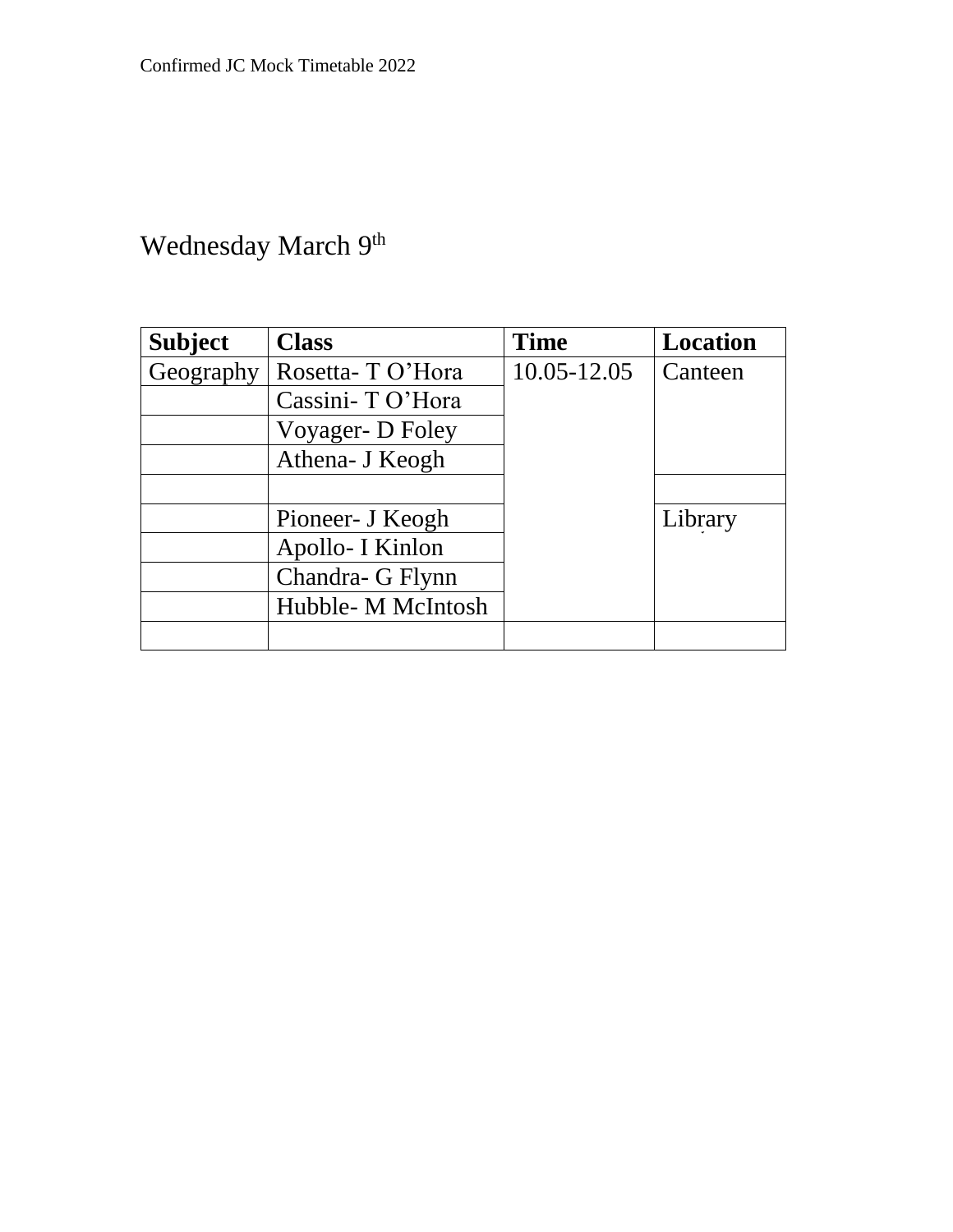## Thursday March 10th

| <b>Subject</b> | <b>Class</b>       | <b>Time</b>     | <b>Location</b> |
|----------------|--------------------|-----------------|-----------------|
| <b>RE</b>      | Rosetta- G Flynn   | $10.05 - 12.05$ | Canteen         |
|                | Cassini- J Smith   |                 |                 |
|                | Athena- S Manek    |                 |                 |
|                | Voyager- P Synnott |                 |                 |
|                |                    |                 |                 |
|                | Chandra-P Synnott  |                 | Library         |
|                | Apollo-L Murphy    |                 |                 |
|                | HubbleP O'Reilly   |                 |                 |
|                | Pioneer- G Flynn   |                 |                 |
|                |                    |                 |                 |

| Afternoon       |                  |             |          |
|-----------------|------------------|-------------|----------|
| <b>Subject</b>  | <b>Class</b>     | <b>Time</b> | Location |
| <b>Business</b> | D Foley          | 12.55-2.55  | Canteen  |
|                 | N Campbell       |             |          |
|                 | A Davenport      |             |          |
|                 | (Friday Double)  |             |          |
|                 | A Davenport      |             |          |
|                 | (Tuesday Double) |             |          |
|                 |                  |             |          |
|                 |                  |             |          |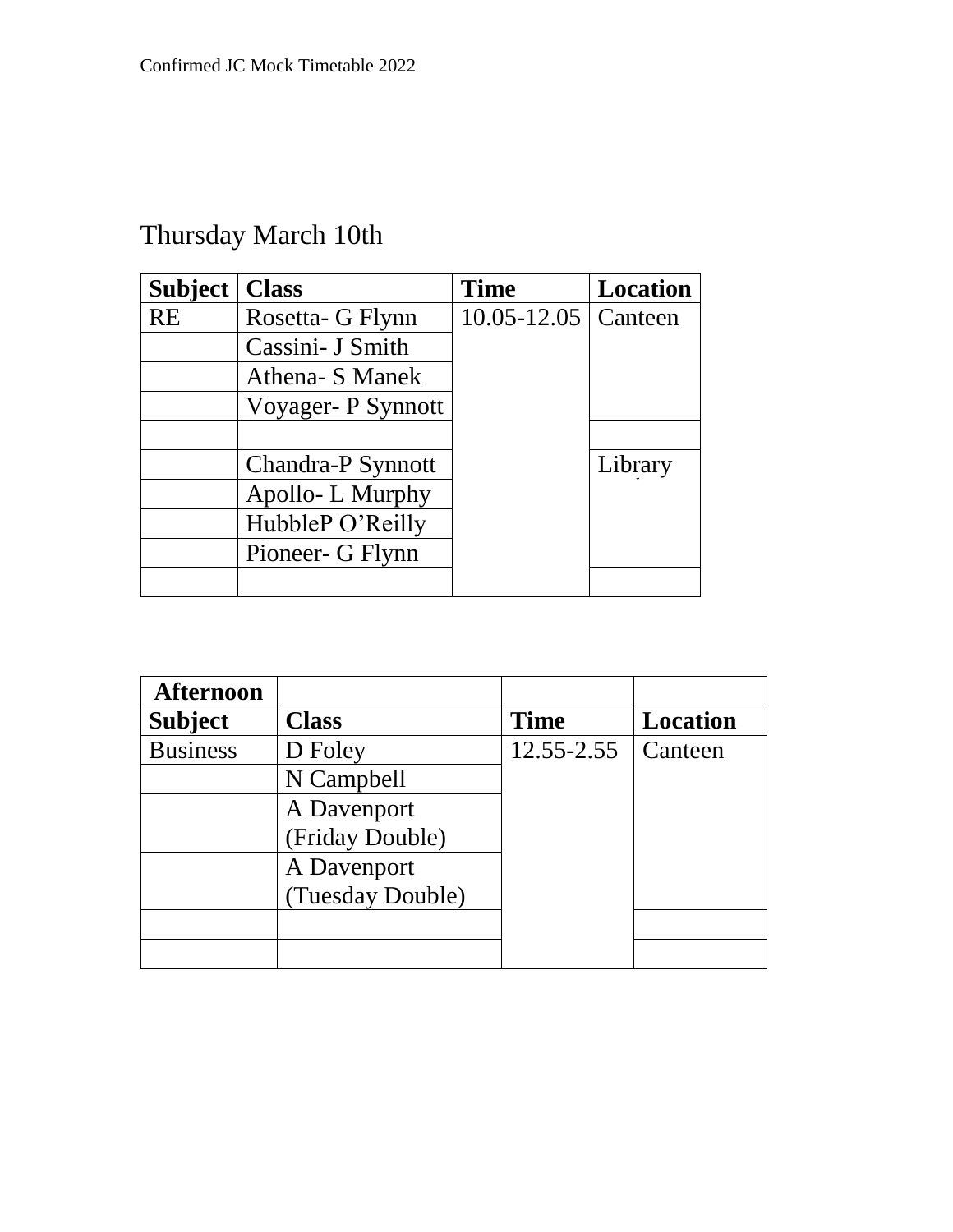# Friday March 11th

| <b>Subject</b>     | <b>Class</b>     | <b>Time</b> | <b>Location</b> |
|--------------------|------------------|-------------|-----------------|
| $*$ French         | J Gleeson        | 10.05-12.05 | Library         |
| (including)        |                  |             |                 |
| aural)             |                  |             |                 |
|                    | C Cullen         |             |                 |
|                    |                  |             |                 |
| <i>*Spanish</i>    | K McGrath        |             | Canteen         |
| <i>(including)</i> | (Tuesday Double) |             |                 |
| aural)             |                  |             |                 |
|                    | K McGrath        |             |                 |
|                    | (Friday Double)  |             |                 |
|                    | M McGrane        |             |                 |
|                    |                  |             |                 |

| <b>Afternoon</b> |                  |                |                 |
|------------------|------------------|----------------|-----------------|
| <b>Subject</b>   | <b>Class</b>     | <b>Time</b>    | <b>Location</b> |
| Science          | J McIntyre       | $12.55 - 2.55$ | Library         |
|                  | (Monday Double)  |                |                 |
|                  | J McIntyre       |                |                 |
|                  | (Tuesday Double) |                |                 |
|                  | M Wynne          |                |                 |
|                  | R O'Connor       |                |                 |
|                  |                  |                |                 |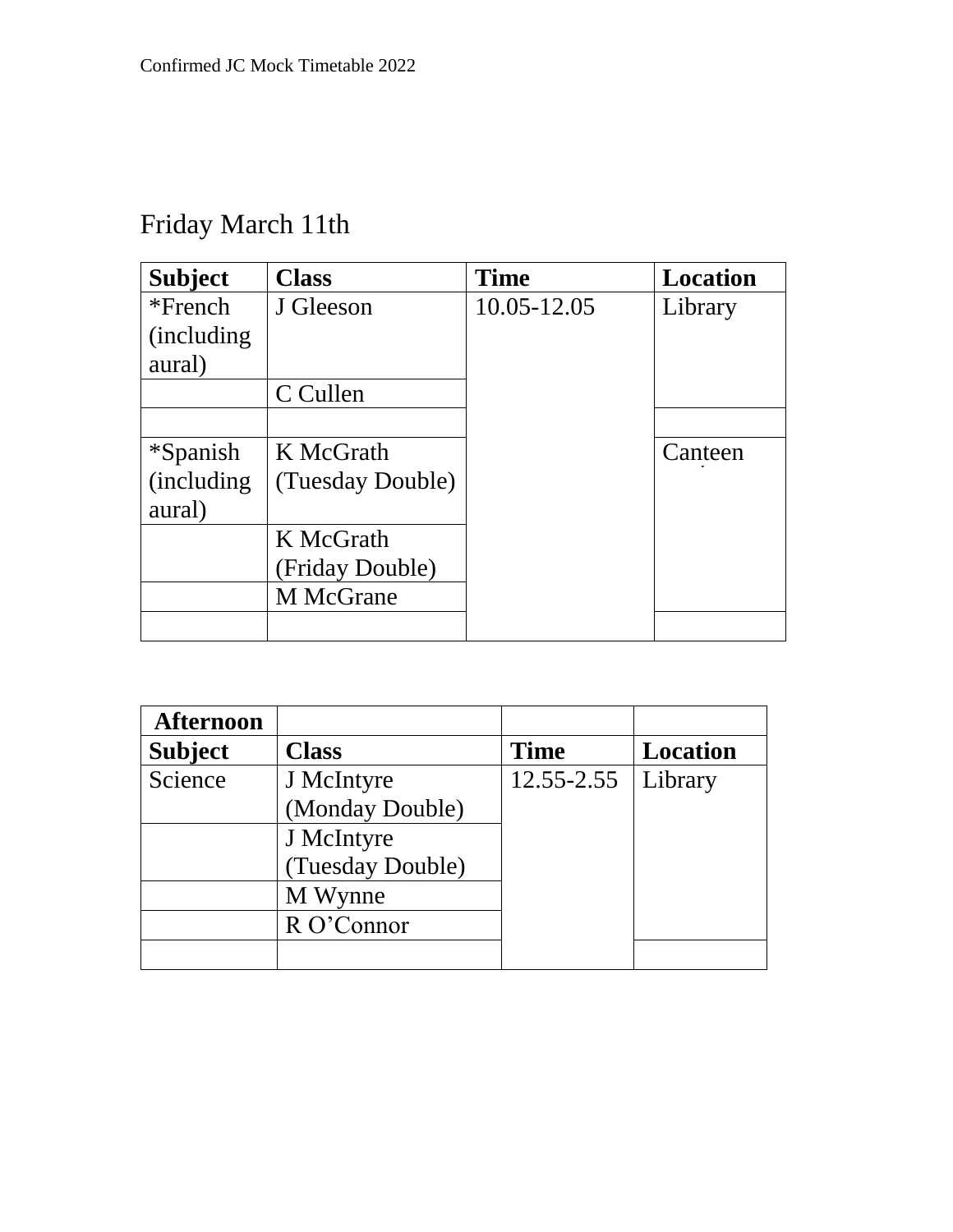## Monday March 14th

| <b>Subject</b> | <b>Class</b>     | Time        | <b>Location</b> |
|----------------|------------------|-------------|-----------------|
| Woodwork       | L Gallagher      | 10.35-12.05 | Library         |
|                | (Monday Double)  |             |                 |
|                | L Gallagher      |             |                 |
|                | (Tuesday Double) |             |                 |
|                |                  |             |                 |
|                | E O'Connell      |             | Canteen         |
|                | (Friday Double)  |             |                 |
|                | E O'Connell      |             |                 |
|                | (Tuesday Double) |             |                 |
|                |                  |             |                 |

| <b>Afternoon</b>                        |              |             |                 |
|-----------------------------------------|--------------|-------------|-----------------|
| <b>Subject</b>                          | <b>Class</b> | <b>Time</b> | <b>Location</b> |
| *German<br><i>(including)</i><br>aural) | K Markham    | 12.55-2.55  | Library         |
|                                         |              |             |                 |

 $\Delta\sim 10^4$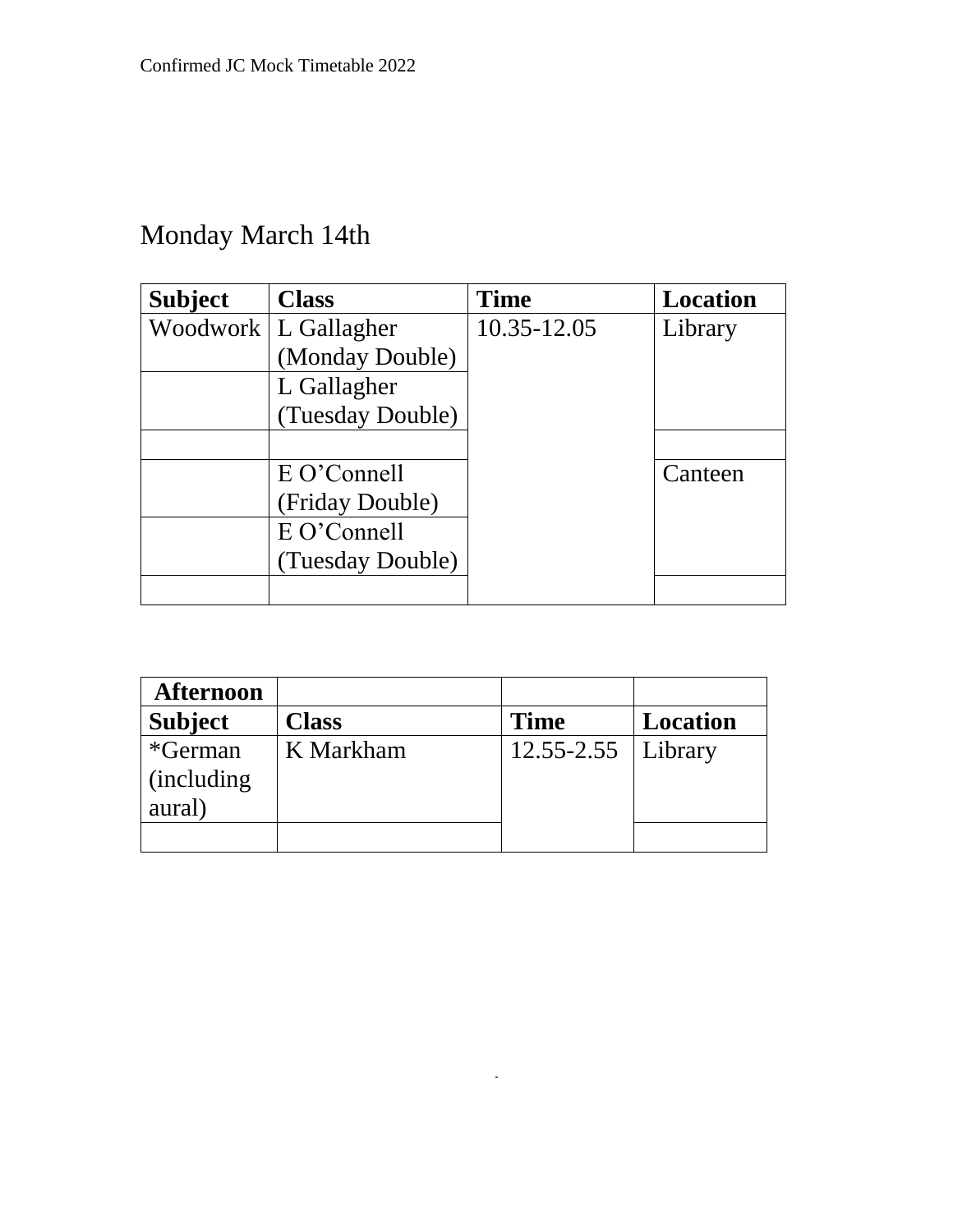# Tuesday March 15th

| <b>Subject</b>          | <b>Class</b>    | <b>Time</b> | <b>Location</b> |
|-------------------------|-----------------|-------------|-----------------|
| Engineering   PJ Guinan |                 | 10.35-12.05 | Library         |
|                         | (MondayDouble)  |             |                 |
|                         | PJ Guinan       |             |                 |
|                         | (Friday Double) |             |                 |
|                         |                 |             |                 |

| <b>Afternoon</b> |                  |             |                 |
|------------------|------------------|-------------|-----------------|
| <b>Subject</b>   | <b>Class</b>     | <b>Time</b> | <b>Location</b> |
|                  |                  |             |                 |
| Home             | S Smith          | 12.55-2.25  | Library         |
| Economics        | (Tuesday Double) |             |                 |
|                  | S Smith          |             |                 |
|                  | (Friday Double)  |             |                 |
|                  | R Hobbs          |             |                 |
|                  |                  |             |                 |